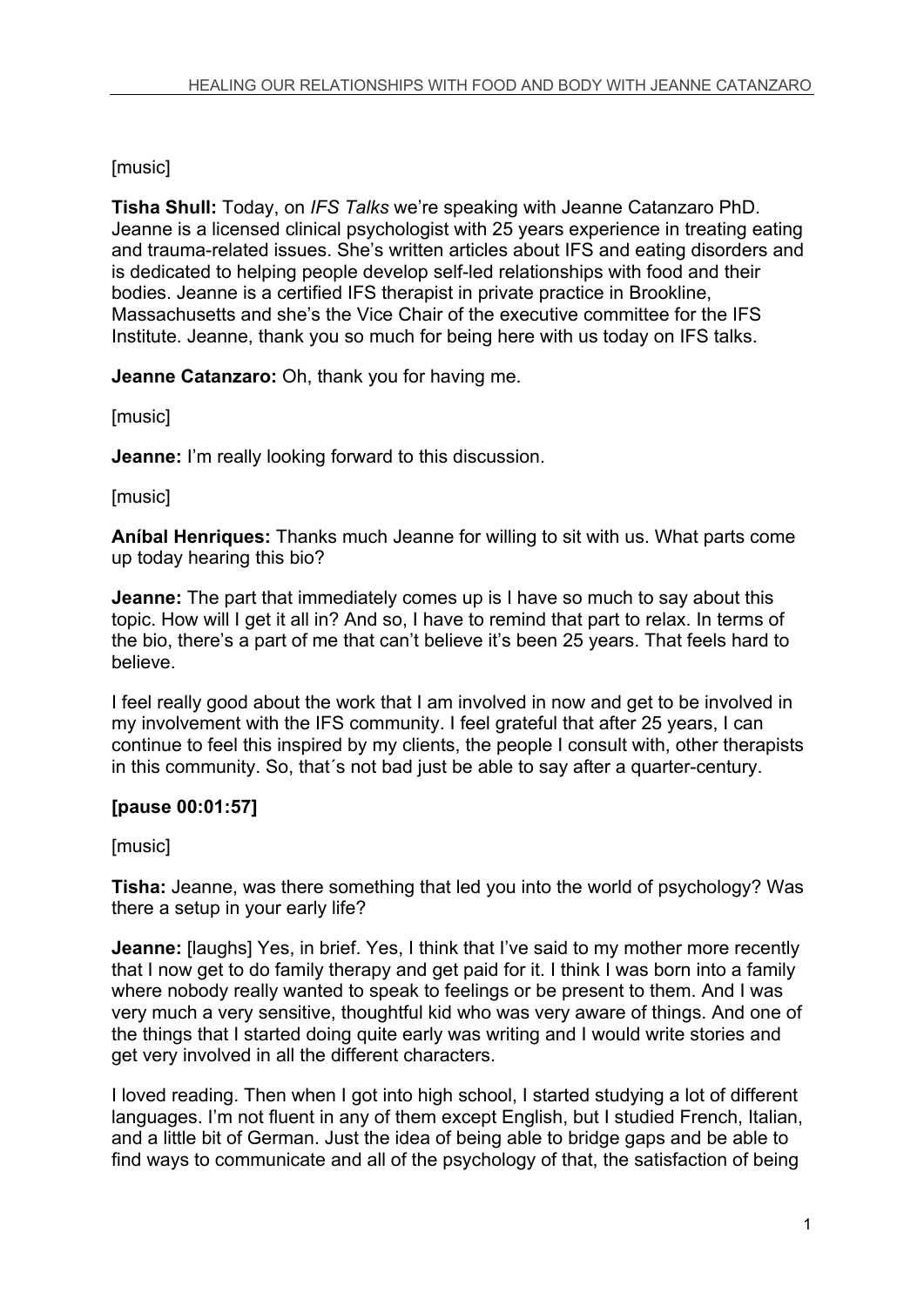able to bridge a gap and then connect with somebody who was so different was so exciting to me.

But I had parts who were so unbelievably self-conscious that I got very good. I was at depth at learning languages, reading, and writing, but really had parts who would not let me speak it for fear of being shamed. That really got in my way. So, I do have a degree in French, although I can't speak it. At the same time, at some point, I decided that I would be a French teacher for about two months.

During that period of time, I took abnormal psych class that was part of the education degree. Once I took an abnormal psych class, I thought this is really what I want to do. Then I got some internship experiences working with chronically mentally ill clients at Mass Mental Hospital here in Boston and I just immediately knew this is what I really want to do. And again, it became, for me, a way of bridging the gap between people. A funny way to connect and reach across differences and make connections.

And so I really liked the idea of going into psychology and that's really when I decided to become a therapist and go to grad school. I have not ever regretted it. To me, it's the best decision I made.

# **[pause 00:04:51]**

[music]

**Tisha:** What was it about that abnormal psych class that clicked for you?

## [music]

**Jeanne:** Within the class, it was the fact that it was connected to an internship, and in the internship, I had a job in a day treating program for chronically mentally ill adults developing more social connection between them. So, I would just sit and have groups and just to speak with them one-on-one. It was more of the direct experience with people that made me say, "This is really what I want to do," rather than the academic class, just that opening.

## [music]

**Aníbal:** Jeanne, you used to work in an eating disorder treatment center, so your interest in food and body came before you came cross IFS, right?

**Jeanne:** It did but in an indirect way. Because I didn't start working at an eating disorder treatment center because I had an interest in this area, per se. My first job out of my PhD program was at a university, a Jesuit university. I was the only woman at the time, the rest of the therapists were male. So, I had a lot of people coming to me. A lot of the issues related to eating or to sexuality, things like that, it was a very conservative environment.

I really liked that job and got some experience with eating issues and eating disorders certainly in that job, but I didn't really know what I was doing. Then, after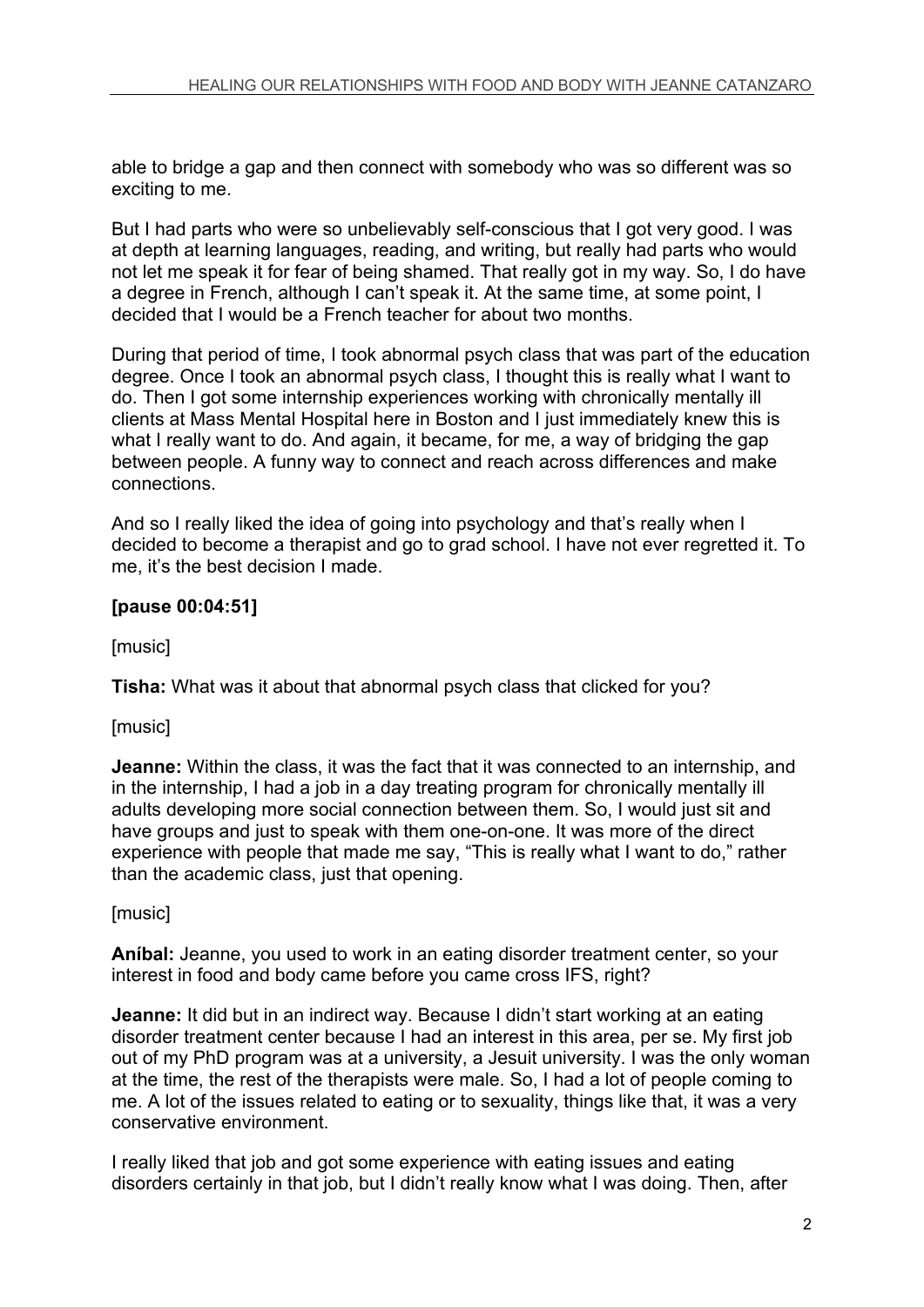about five years in that job, a position became available in an eating disorder program. And it was a therapeutic milieu, so it was women working with a group of women and that was so interesting to me. It felt a little bit like my experience with the day treatment, with the chronic mentally ill. And I had also worked prior to graduate school on an inpatient psychiatric unit.

When I went to graduate school, my thought was that I would be working with the chronically mentally ill. And my internships, for much of the time that I was in graduate school, were in state psychiatric hospitals and day treatment programs, things like that. I really liked the relational component. I had the good fortune of working with supervisors who are very interested in really looking at the impact of the system, the larger system, cultural systems, and the smaller and more ethnic systems on the clients in the day treatment program.

One of my supervisors, she didn't know IFS, this was In the mid-'90s, but she was speaking about parts. And so, when some of the clients came in with voices, she would relate to them like parts. It was very helpful. I really like that relational component, the system's thinking. And so, when I saw that there was a job available in this day treatment program at The Renfrew Center in New York, I just jumped at the opportunity. I thought it would be really great to be in that kind of environment.

# [music]

**Jeanne:** Then when I was there, it's like boot camp for learning everything I ever wanted to know about eating disorders. But obviously, I was open to it. Obviously, I was open to doing that kind of work. I do think that there was an openness to it that, later on, I could reflect back and consider some of the aspects of my environment growing up that obviously led me to be open. I don't know if it would be helpful for me to speak a little bit about that, but I would be happy to.

**Tisha:** I think it would be really interesting to hear, yes.

# **[pause 00:09:16]**

# [music]

**Jeanne:** I grew up in a family where my mother for much of my life growing up, she was in a larger body and had grown up with a lot of trauma about that, a lot of abuse, a lot of bullying, some from her own mother, name-calling.

And when I was growing up, what I was very aware of, it was a concern for her. A concern about her health, her depression. As a couple of points my father would say to us, "What are we going to do about mom?" I felt like a lot of concern about what will we do.

It wasn't something that I was aware of because we're just in it, we're in these environments. We're not aware of all the messages that we get about bodies and about health and about ability. We're just immersed in it. So I wasn't really conscious of anything.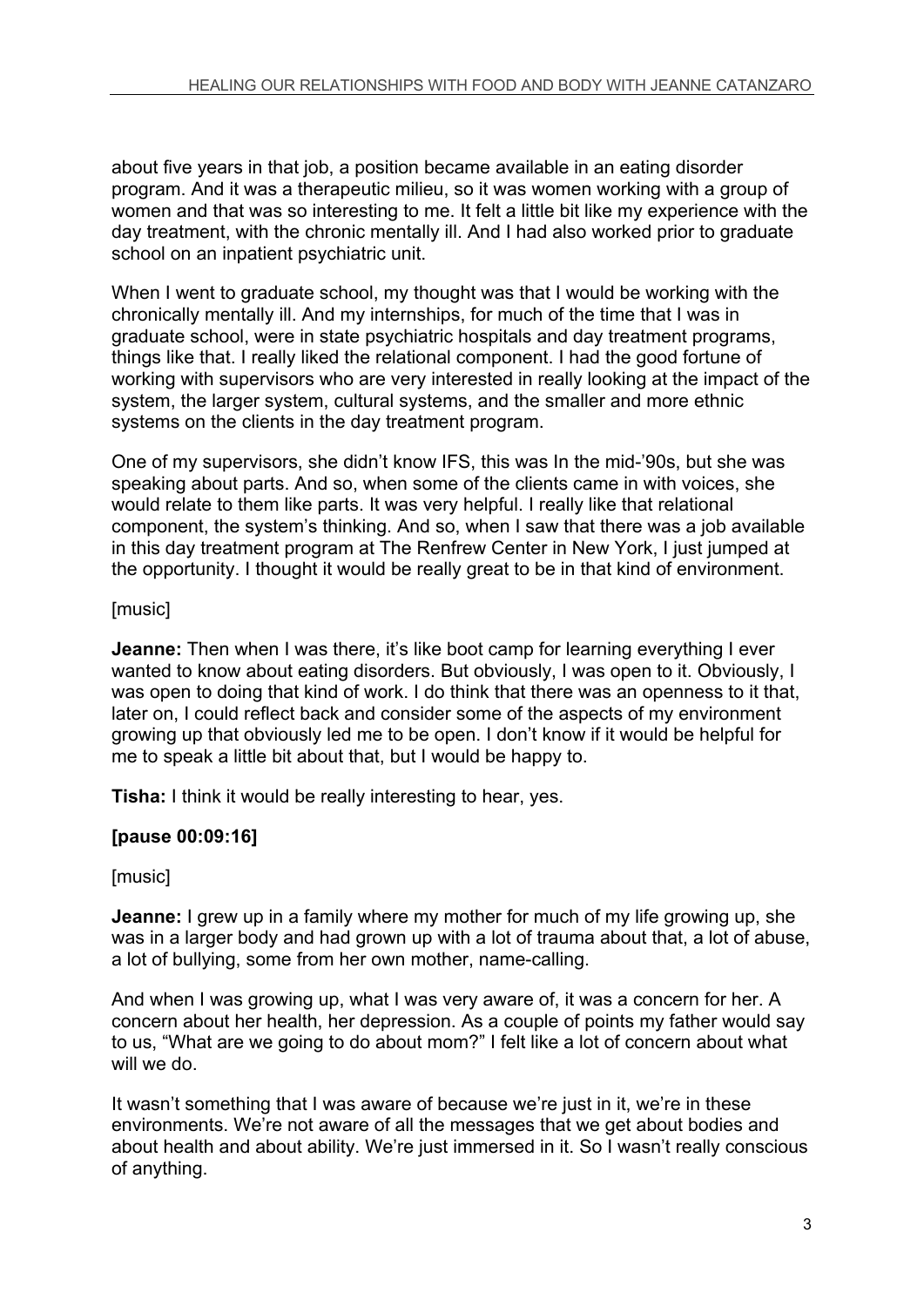When I did reach puberty, my mother, who did not want me to experience the same type of abuse that she had, got nervous, I think, when I had a growth spurt and I developed a stomach and I was actually quite excited by it. I thought I looked, in my 10 or 11-year-old self, I thought I was more like a belly dancer. I thought, "This was cool." But my mother, I think, had a part that was nervous for me and said, "I think we really need to have you…You need to watch it," kind of thing.

She started packing my lunches with cottage cheese sandwiches, which aren't as bad as they sound, but certainly aren't gourmet and you know, just all of a sudden there was an awareness. There was a focus on it or more of a focus.

# [music]

**Jeanne:** There was that, but I also had a lot of great positive experiences, bodywise, where I was very athletic. My sisters and I were involved with very competitive soccer from the time we were quite young. Another aspect of our childhood, which I've gotten clear about, especially as I've gotten older, is we were taught that there was nothing we couldn't do if we just put enough effort into it and we tried. That included a lot of physical things.

As I get older, I've realized, "Oh, right now, in my mid-50s, it's really important for me to notice the parts that feel like I should still be able to do whatever it is." Like, I got locked out of our house and had to climb a fence to get, I mean, you know, just like whatever scrambling up, not thinking about like, "Oh, maybe this isn't good for my body as it is now."

So, the family values of physical strength and the capacity, emotional strength also and my mother's history with being in a larger body and having family members who are really focused on it critically, were a part of the fabric for me.

# **[pause 00:13:05]**

## [music]

**Jeanne:** Then there was also, I grew up in an Italian family where there was an emphasis on home-cooked food. We talk about legacy heirlooms, things we get from our families and from our cultures. What I got was a real emphasis on the connection that food afforded. Connection and love, and really host really good food, good tasting food and where that can go.

On the flip side, there was also an attitude about processed food, so that home cooked food was better always kind of thing. I've become just much more aware of all these different biases that I did grow up with, but it wasn't something that was…it wasn't the thing that drove me to work with eating disorders per se.

## **[pause 00:14:20]**

[music]

**Tisha:** When you were at, is it Renfrew?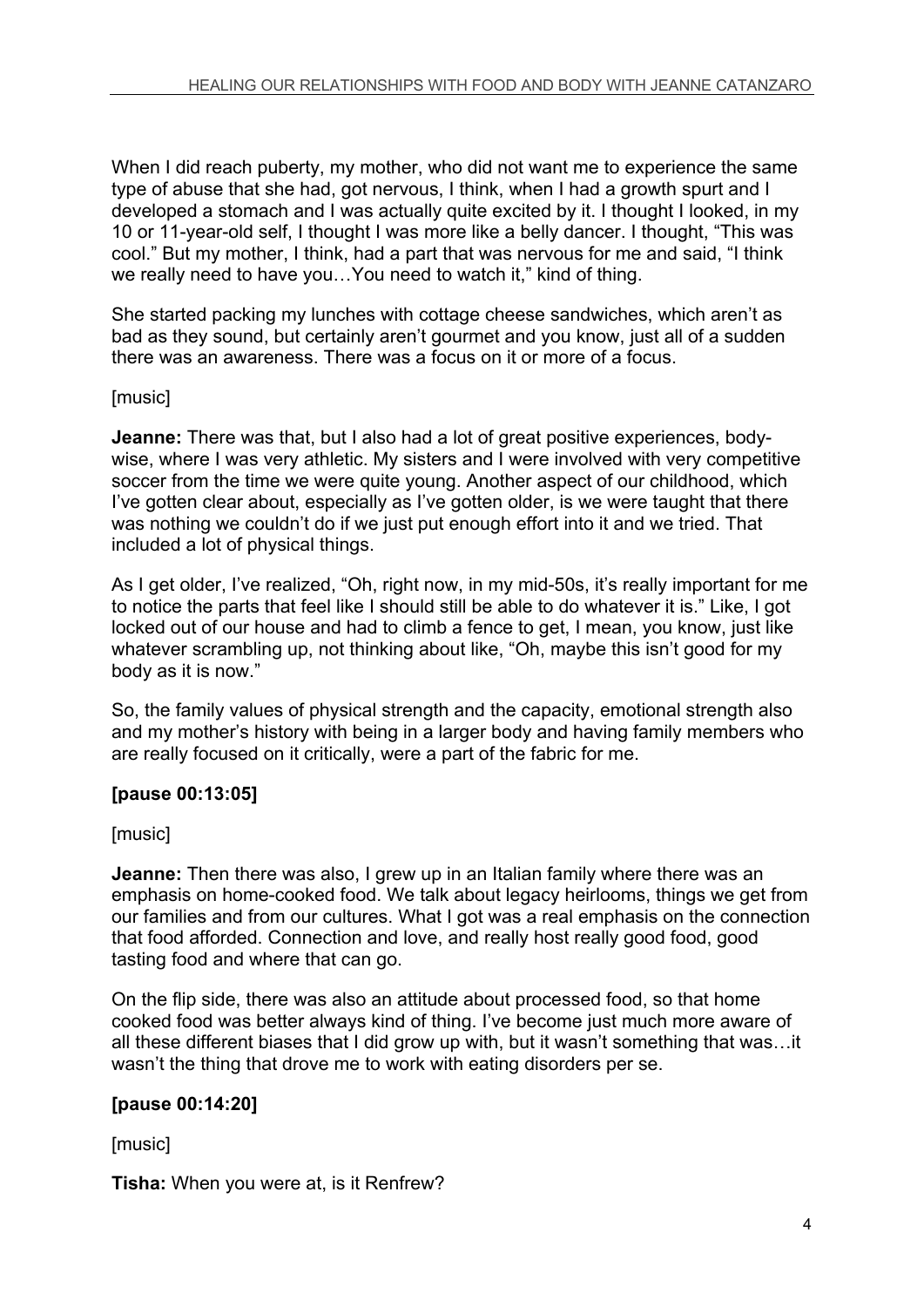# **Jeanne:** Yes.

**Tisha:** Did they start incorporating IFS therapy into the work when you were there or was there a different modality?

**Jeanne:** They didn't. No, they did not. It was psychodynamic largely. Some CBT and I know that's changed now. What happened was I worked at Renfrew and I became the Program Director of the day treating program. In that position, what I was responsible for was referring people out to treatment programs around the country, if they needed to go to a higher level of care.

I also then would admit people being discharged from inpatient programs back to day treatment. I got a sense of what inpatient programs were doing excellent work. At some point, somebody recommended a treatment center in the Midwest that was doing IFS.

# **[pause 00:15:31]**

## [music]

**Jeanne:** I started referring my clients there. Apologies to anybody who has heard the story before, but at this point, I'd left Renfrew and I was working for a number of years in private practice, but again, I had the familiarity with the different facilities. I started referring to this treatment center that used IFS.

Then my client came back home very, very complicated family environment and was coming back to that very complicated family environment and also had had the chronicity of her eating disorder and the severity of it were significant. So I had a lot of concerns with her coming back and how that would happen. Because of insurance constraints she wasn't able to stay there for as long as they wanted her to. Parts of me were very concerned.

## **[music]**

**Jeanne:** She came back and she related that she went out to dinner, ate too much, as a part of her told her, and then she said, "You know, and went out to the alley." It would have been quite typical for her to throw up in the alley next door. She said, "And I got outside and a part of me was like, 'You should just throw up, and then another part of me was like, 'No, we don't need to do that.'' She said, "So, I just worked with my parts." I was like, "Work with your parts? That is phenomenal."

I was so amazed by it. I just thought, "Wow, that is really something. It was inside of her." Over the next couple of months, I watched, it wasn't the customary I've been in treatment, my certain parts, a lot of times in traditional treatment there's a focus on, you know, the managers can step up and they're compliant in treatment. And then, when they get out, because the exiles haven't been healed, then they come back home, get into the same environments, and start getting triggered and then get back into the eating disorder symptoms. This wasn't happening with her.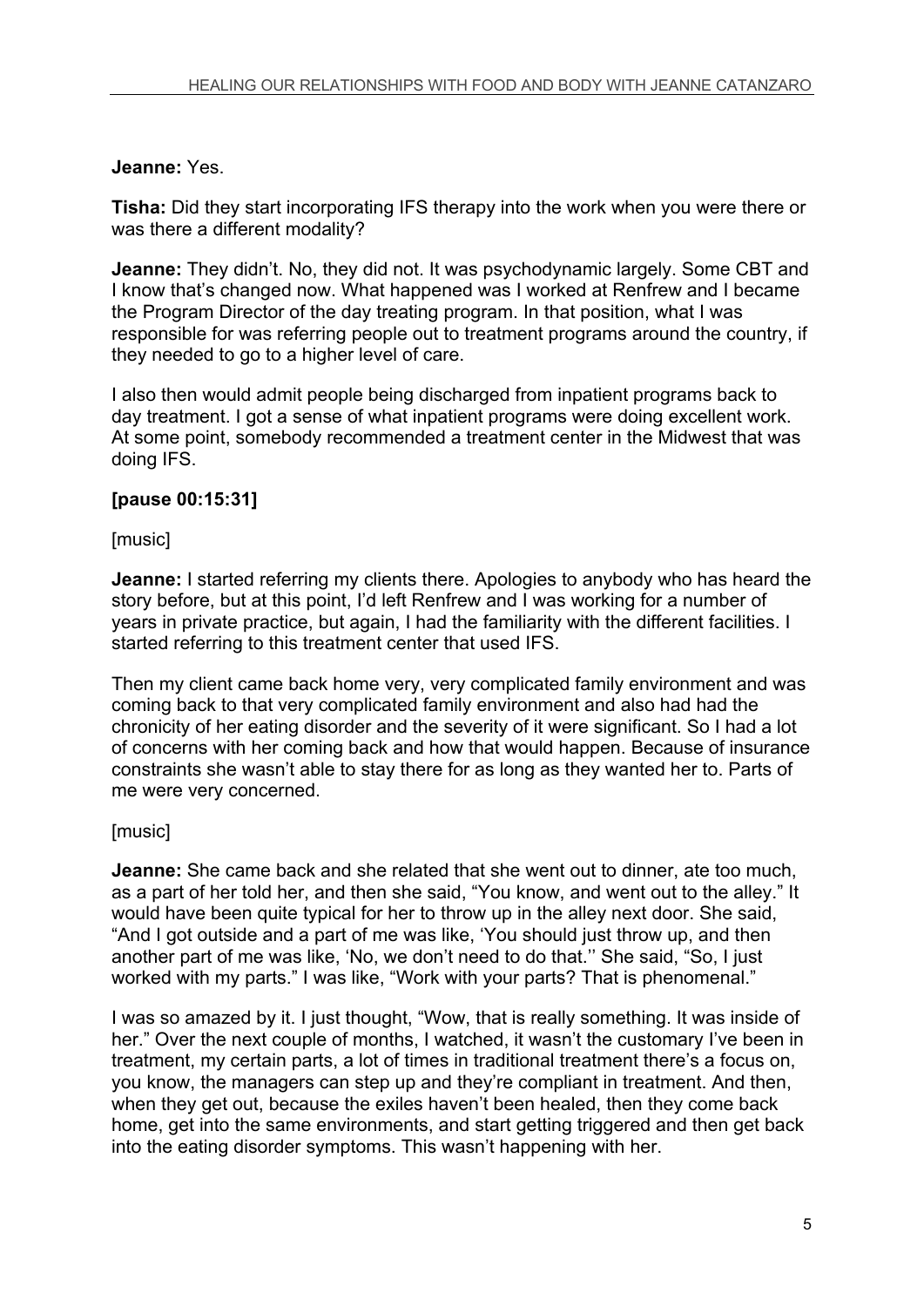# **[pause 00:17:51]**

[music]

**Jeanne:** So, I decided, "This is something I really need to get training in." That's when I decided to go to Esalen, which is where I met Dick. I think eight weeks later I was in a level one.

**Aníbal:** So that was when, back then?

**Jeanne:** That was…2008 was when I first started becoming familiar with IFS and 2009 was when I started the training.

**Aníbal:** And you started the training.

**Jeanne:** Yes.

**[pause 00:18:31]**

[music]

**Tisha:** How did it change your practice?

**Jeanne:** How did it change my practice? As somebody who'd been working with trauma and eating disorders for many years, I had done a lot of work and trained in different modalities like EMDR and somatic experiencing, which were really helpful. I really liked them and found them effective, but IFS really facilitated feeling for my clients and myself in a whole different way. It made me a much better therapist.

For my clients, first and foremost, the concept of all parts have positive intentions was so different from what they were used to. Within themselves they had parts that hated the ones that would restrict or hated the ones that would purge. They were also used to people outside of them, parents, doctors also being upset about those parts. So it was a shift, a really important shift in focus from viewing parts as problematic and instead considering they're protective function and for some of my clients, in fact, a life-saving function, and so developing a respect and then honoring of those parts, instead of trying to get rid of them. The thing that really helped was for them to get that they were comprised of a system of interrelated parts, and that they could get to know those parts and get to know that those parts interacted in ways that were predictable. A lot of times when people have extreme or chronic eating issues, what happens is they get blended so much, and then there are extreme polarizations between parts, and so, things can seem very chaotic and out of control. So, having this inner map was extremely relieving because it made things make sense.

# **[pause 00:20:50]**

[music]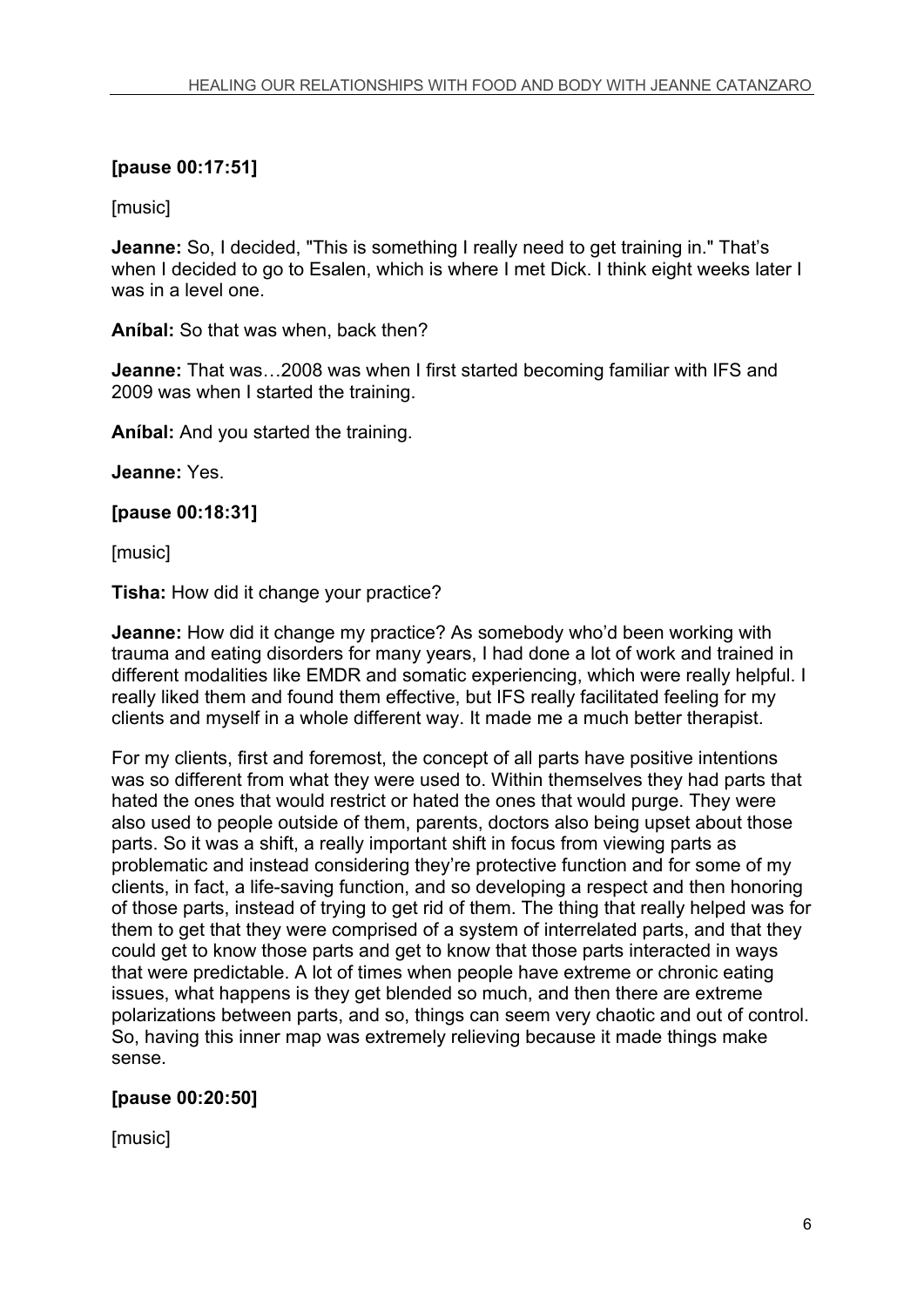**Jeanne:** Another thing that really was relieving was the awareness that protectors are forced into their protective strategies, they don't choose them. They are forced into those roles because they're necessary to help them survive in the environment in which they've developed, and that protectors won't make a shift until they trust it's safe to do so.

So many of my clients had been in either relationships or in treatment programs that were really focused on eliminating or stabilizing the behaviors and that just got them into power struggles either with parts of themselves who were saying, "Just stop it." Or with people outside of themselves, or they would go to a treatment program, or a part of them would be compliant like a manager that wanted to please, and as soon as they got out of treatment, the firefighters would take over because the exiles hadn't been healed.

So, this recognition that, to a part, you've been doing this for a reason and we get that, and our job is to help you trust that there's a different way to go about this, it's very relieving. And finally, the concept of a Self, of a core healing wisdom inherent to them that couldn't be damaged by trauma was a big relief, even if they had skeptical parts, as many of my clients with significant trauma histories would be skeptical about ever having had this core wisdom, but parts of them felt relieved by the concept.

# [music]

**Jeanne:** For me, the concept of Self was a big change, something that really facilitated my work. Because instead of it being incumbent upon me to fix the client, to take care of them, to give them a resource that they didn't have, fill a deficiency, to really trust that that was within them. And that my job instead was to create the conditions for them to be able to access it, that was a big relief, it really changed things.

I could get my own parts to step back, especially, when fierce or entrenched protectors came up for me to be able to really get my parts to step back so I could be curious along with the client and gendering the client's curiosity about what was going on for this part and to help it, so that we could get to know the exile it was protecting. The inner map is very helpful for me, similarly, to be able to anticipate sequences of behavior and to keep that in mind.

## [music]

**Jeanne:** Lastly, to be able to work with my own parts and get to know my biases that I held about food and bodies was and continues to be very helpful. I mentioned earlier that I grew up with a mother who was in a larger body and there was a lot of concern about her health. And I got to know that I'd had parts that automatically assumed ill health when I assess somebody in a larger body.

And so that was a really important thing for me to be able to unburden, because whether it's articulated or not the beliefs that we hold about other bodies are felt by our clients. So the things that we talk about, the things that we don't talk about, lots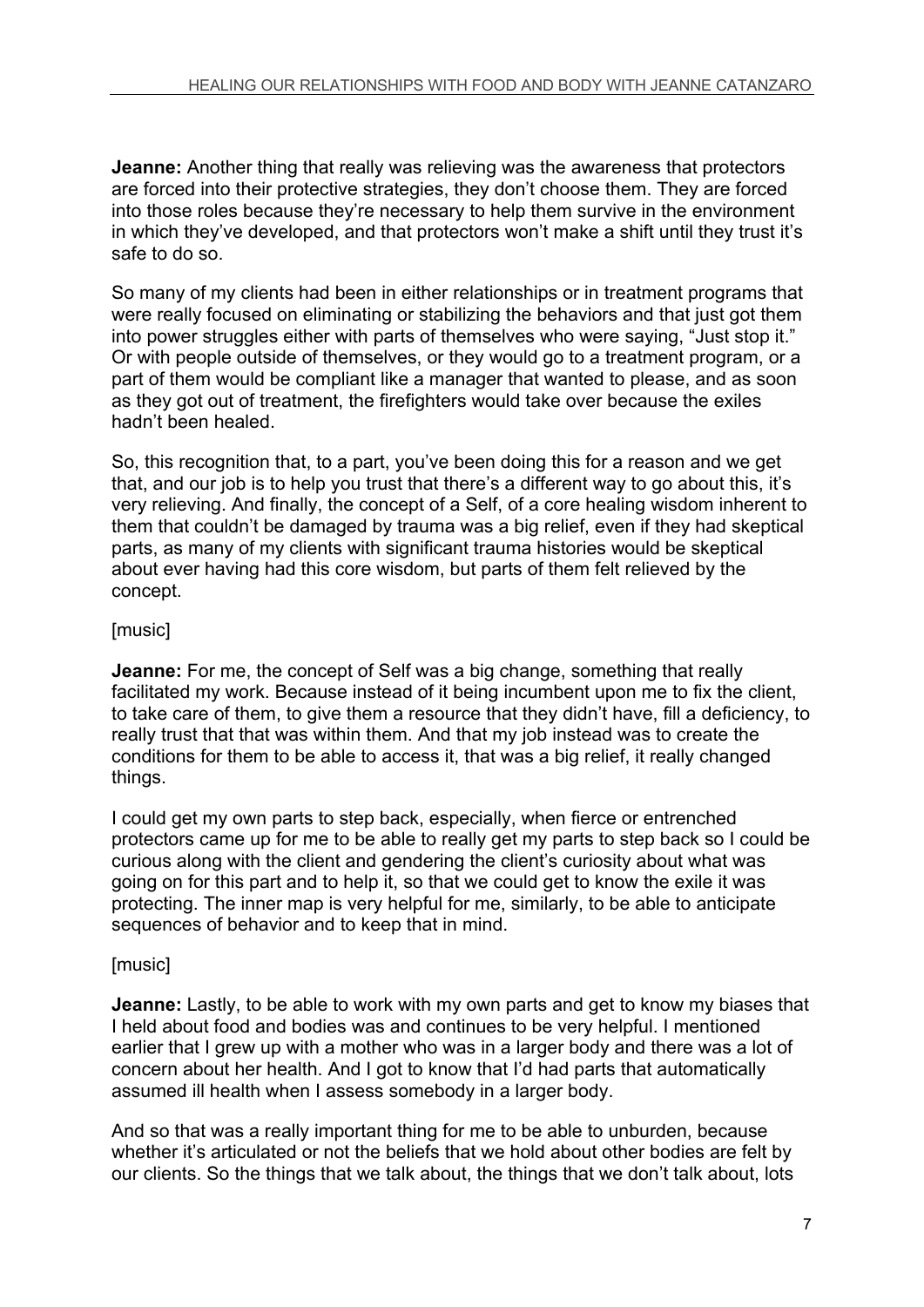of clients come into therapy and they have had either bad experiences, negative experiences of being a diagnosis based on what they look like, like, "You must be depressed because you're in a larger body," or therapists who never discuss anything related to food and the bodies. They talk about that.

So just knowing your own biases is so important for things that are more extreme, like what I just mentioned about the equation of weight with health and things that are more subtle, like when a client comes in and says something that seems like a throwaway comment, like, "Oh, I can't wear shorts. Couldn't find something to wear today because I can't wear shorts. I can't show my legs anymore." In the past, I might have easily overlooked that, but because of IFS, I'm a much better parts detector.

# [music]

**Jeanne:** One of the things that's really important is I would like to inspire people to consider doing more and more of this work. I often hear from people, "I don't work with eating disorders. I don't work with eating issues." Which to me just speaks to the ubiquity of the burdens around food and bodies in our culture that so many people feel challenged by their own difficulties that they feel like they can't possibly be of help to people.

# **[pause 00:25:44]**

## [music]

**Aníbal:** That's why you say somehow, Jeanne, that healing is difficult to sustain given this cultural climate and burdens regarding food and body. You just mentioned some aspects of these power struggles.

**Jeanne:** Oh sure. So, with IFS, in addition to the relief that is afforded by considering that it's a part versus the whole and then really understanding that our parts have positive intentions, which really allows the system to relax. And then certainly with eating disorders, people with eating disorders are used to either themselves having parts who are trying to get rid of a part or other people who are trying to get rid of a part.

And so, just the recognition that we need to get the parts permission, we have to start earn the trust, first, validate what they've been trying to do. Learn what they've been trying to do and then help them trust that it's safe to actually ease up or let go of their extreme strategies. That's a whole process, a whole relationship process that's incredibly relieving when people start to realize that you're not going to try to make them change.

But in terms of the impact of the cultures, there's our immediate family culture, there's the ethnic group that we're born into, there's the larger culture. And another really important aspect of the IFS model is that we recognize those environments, we recognize the systems in which the protectors are embedded. Because if we're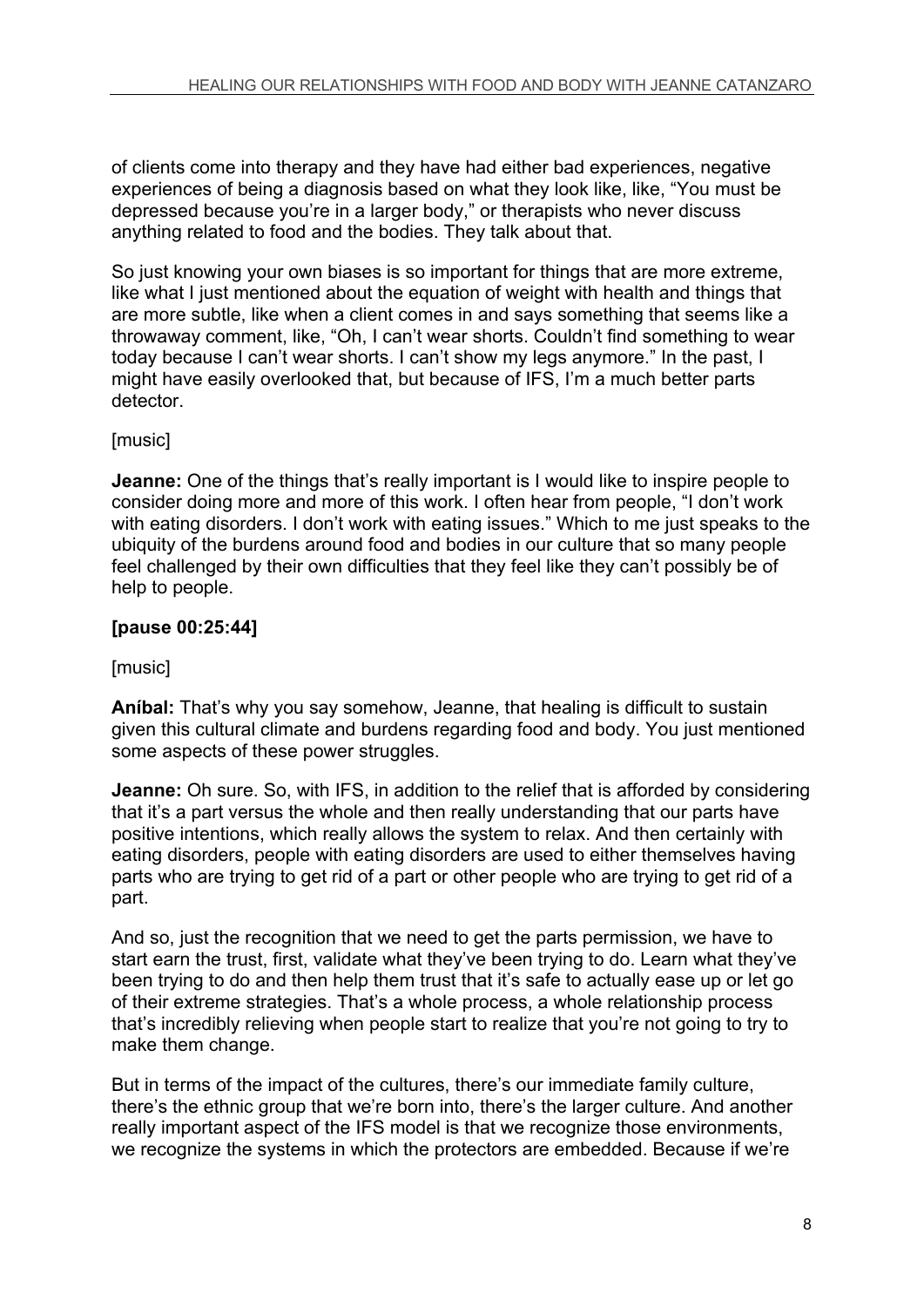going to ask a part to let go of its protective strategy in an environment which calls for the protective strategy, that's not going to be safe.

And so a lot of the burdens that exist in our culture make it, so that it's extremely difficult for protectors to ease up on their protective strategies. I could say a lot more about that if you would like.

# **[pause 00:28:21]**

[music]

**Tisha:** Yes, it would be nice to hear an example.

**Jeanne:** A client I was working with had done a lot of work to get to know a couple of the most significant eating-related protectors in our system. One she called the general and the other one who was the medical concern part, one like a hand ringing, very worried about her health. She worked with those parts to step back a bit and give her some room to try intuitive eating.

She was really checking in with what she needed, what she wanted, what felt good to her in terms of eating, and in terms of movement, and was feeling pretty good about it. She would notice those parts grumbling here and there like every so often when she ate past the point of fullness or when she didn't exercise for a few days she would notice the part she called the general, getting edgy. She was able to get those parts to step back and she was feeling happier and more self-led.

Then, she went to a wedding and her mother came up to her and just tugged at her dress and said, "Well, this is a lot tighter than the last time I saw you in it." Probably about a week later, went to the doctor for a checkup and the doctor said, "You know, you've gained a little weight, you really want to watch it." And immediately, that general came right back in and said, "See, I told you. I told you this is going to happen." The medical concern part came in and said, "We got to do something about this. He's right, it's going to get worse, we should just go in the whole 30. That worked the last time." And so, we had to then step back in and help these parts trust that she could take care of this. That she could…What it did involve was setting some different limits with her mother, and really getting clear with herself about she wasn't in any medical danger, and really helping those parts step back again, so she could continue to explore this and continue it in a selfless way.

## **[pause 00:30:36]**

## [music]

**Jeanne:** There's so much our emphasis on if you just work hard enough you can change your body and that you should change your body. There's a lot of stigma about health and weight and ability in our culture, so the idea of no pain, no gain, or just work hard enough, eat less, move more. People chalk it up to self-discipline.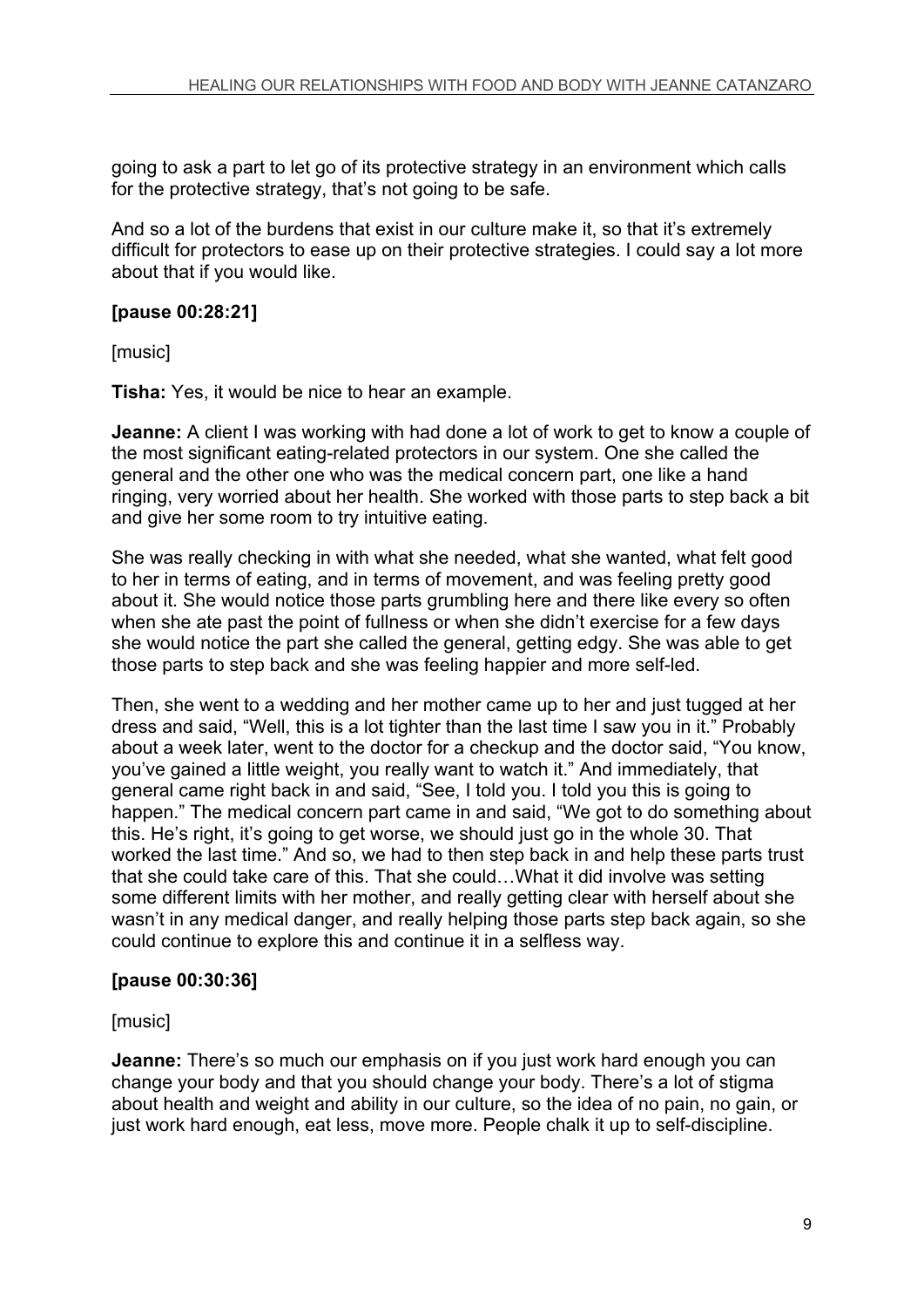That's a huge cultural burden that impacts people because actually, that's not true. It causes a lot of pain and people who are stuck in the cycle of always either feeling like they should be dieting or they should be doing something to change their body or they actually are, they have parts who are doing it. It's very difficult for those protectors to agree to not do it. Because with the reality is that in our society, we get judged.

People judge each other, for what? Letting themselves go for not working hard enough. There's a, research has been done about when people demonstrate that they're trying to lose weight. People in larger bodies say that they've been dieting or they show that they're going to the gym and working out, they are met with less disgust. Then if they don't express that they're doing these things to, quote unquote, take care of themselves. It's a very real threat that people face.

One of the things about IFS, also, that's very helpful is when we're talking to people about, we've always talked to people about "How does your eating disorder serve you?" How do those protectors, and before I learned IFS we would look at the function of the eating issue or the focus on body image. But we weren't helping people create a relationship with those parts.

A relationship with that part, with those parts that acknowledges the threats, the systemic oppression that people who are in bodies that don't, who are seen as less than. We have a hierarchy around bodies, fit bodies, attractive bodies, thin bodies, white bodies, able bodies, heterosexuals, cisgender, all of those things. And if you differ from those in any way, you're more vulnerable to that kind of…And so it's a matter of helping protect validating that person and protectors, and helping the person get into Self to part, you know, a relationship with their Self. And also, helping them connect with other people who are also self-led in these ways.

# **[pause 00:33:53]**

[music]

**Aníbal:** Interesting. There is this dilemma of trying to heal personal burdens while continuing to live in a stigmatizing culture.

**Jeanne:** Absolutely. I think the one thing that I feel very clear about is just, even right now, what we're noticing with the pandemic laying bare all the disparities, you know, structural racism and the oppression, the systemic oppression of different people in marginalized groups.

The fact is that we can work on our personal burdens but that is very different from bringing self-energy to external systems, which we were all really…It's an important thing for all of us to get that the lived experiences of so many people involve daily threat, daily pain, a lack of resources, and that each of us can contribute to the shifting of that. That's really going to be important to be able to maximize healing of more individuals, more broadly.

# **[pause 00:35:18]**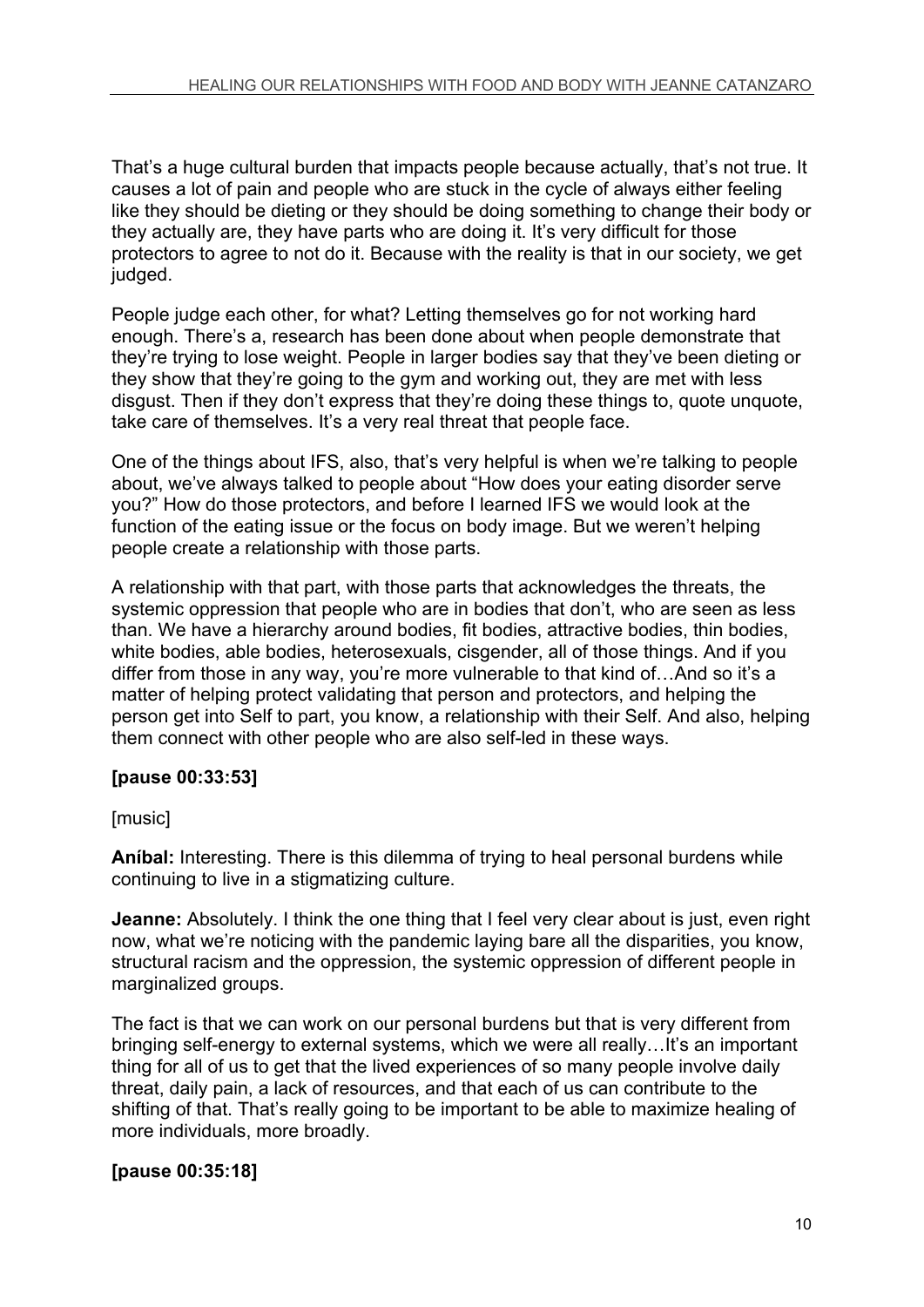# [music]

**Aníbal:** Why do you say that implicit bias about weight is increasing while other biases are decreasing? Why so?

**Jeanne:** Unlike other forms of bias, we carry these beliefs about our bodies that we should be able to control them and that it's our moral responsibility that there's something wrong with us if we don't change our bodies. We can't control the color of our skin.

At one point, we did think that we could control our sexuality. That was the belief and homosexuality was considered an illness earlier. There was a sense that that was under your control. In this culture, we really want to feel we can control things and that we should be able to control things.

Implicit bias against bodies is perpetuated in part by that cultural burden, that belief that it's a matter of personal responsibility, and that we're just lazy if we don't if, for some reason, we're in the larger body, ignoring the fact that there's a natural diversity of body size.

Then a natural diversity that instead of focusing on weight and on the status of somebody being in a marginalized group that we really need to look at the social determinants of health the great economic disparities, the great disparities in health care. How people are treated when they go to the doctor is very different if they are in a larger body, for example.

So I think implicit bias isn't going down around age, weight, and healthism. Because we all want to believe…Not we alI, I shouldn't say it that way. Many people in our culture would like to believe that if we just tried hard enough, we can change things, we can get out of that group.

# **[pause 00:37:40]**

# [music]

**Jeanne:** The group membership, there are a lot of people doing great work to really create groups where there's more safety, where there's a real emphasis on working on that and looking at this as a social justice issue. There's increasing communities like that.

But you also have, at the same time, a president who's talking disparagingly about larger-bodied people, you have comedians like Bill Maher going on tirades about how shaming humiliating tirades about how we need to just shame people more. So, we have a lot of different…Oprah Winfrey talking about within every large body woman there's a thin woman, dying to get out. So, a lot of key figures in our culture that keep conveying this belief, reinforcing it. That, if there's a will there's a way and there's something wrong with you.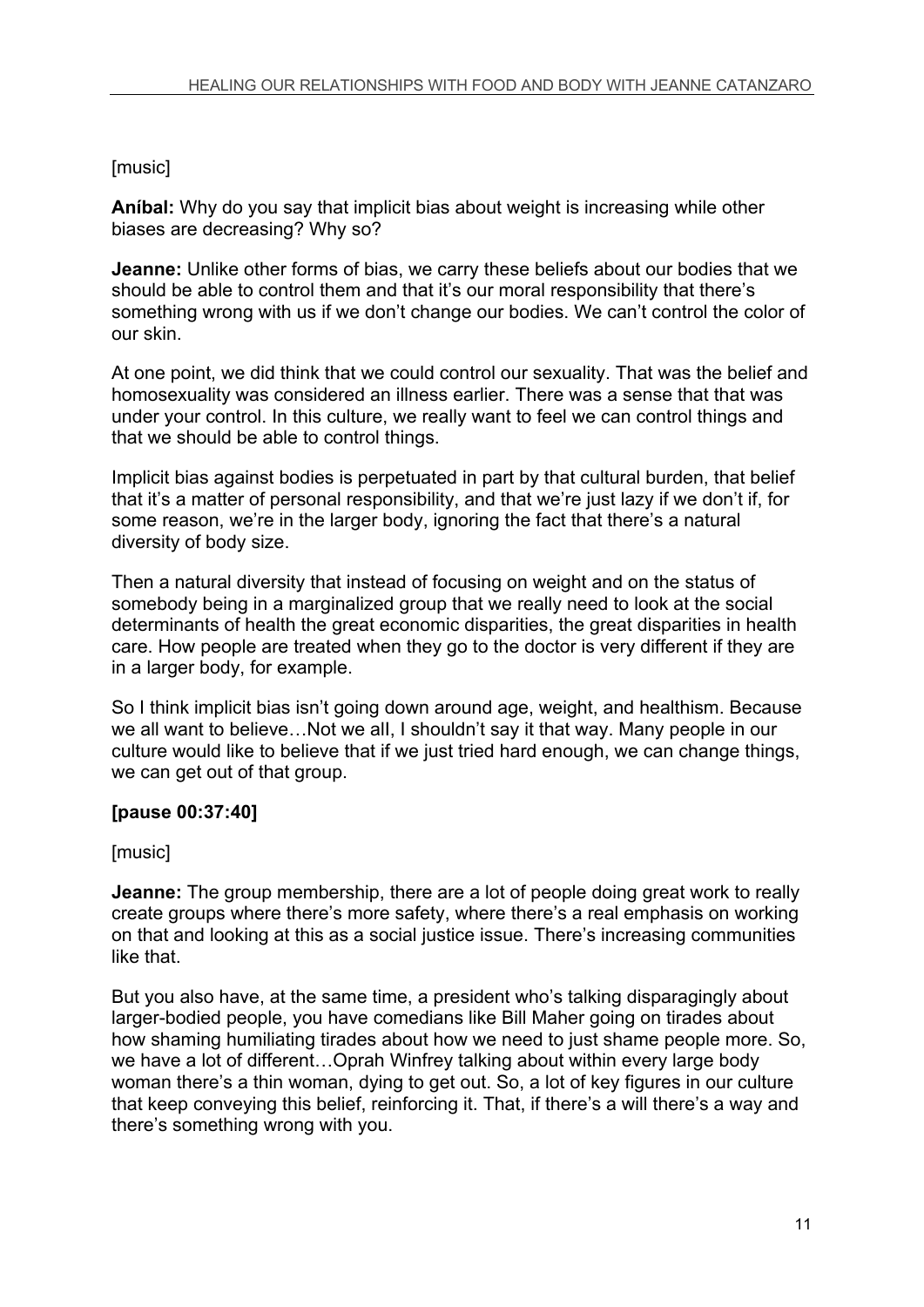**Aníbal:** Yes. Those are the burdens that we carry regarding food and our bodies. [crosstalk]

#### **[pause 00:39:00]**

[music]

**Tisha:** I so appreciate your perspective and your insight. It reminds me of a quote I read recently by Desmond Tutu, which I'm going to, not accurately quote, but it's…

#### **Jeanne:** It's great.

**Tisha:** After we keep pulling people out of the river, eventually we need to go upstream and find out why they're falling in.

**Jeanne:** I really love this quote, because it speaks directly to the predicament that our protectors are in. That they can shift, they can step back, and then we look up, and then they get bombarded by all these judgments and messages that continue unabated. And so, it's very difficult. We are accustomed to thinking about privilege as automatic access to resources for being members of a dominant group. From an IFS perspective, I'm thinking about privilege as an absence of legacy burdens and direct burdens that result in so much exiling painful burdens and beliefs about food and our bodies, and protectors that need to remain on guard to be vigilant against ongoing threats.

One of the things that's really so important about IFS is that it recognizes that individual healing is connected to the collective healing and that it's really important to bring IFS to external systems.

That's one of the goals of the IFS model and that when we do our own internal work, we've worked with our own biases about bodies and heal those that it's really important to get to know the implicit bias we hold about other bodies, especially the lived experiences of people in marginalized bodies to learn about them and to understand the impact of health and wealth disparities, the systemic oppression that affects so many people.

## [music]

**Jeanne:** During this pandemic, there's a lot of discussion about how black and brown bodies and larger bodies are more susceptible with COVID. And we're not looking at the different levels of healthcare accessibility, how many people are turned away for testing. How much testing is available depends on what zip code you live in. And the fact that there's so many things that living in a marginalized body, the impact of so much stigma and discrimination and lack of resources is what results in a lot of these health disparities.

What IFS does so nicely as to recognize that in order to heal the collective, we have to heal ourselves, work with the parts that have bias about others and then take action, self-led action to help shift. So there's healing on the broader level.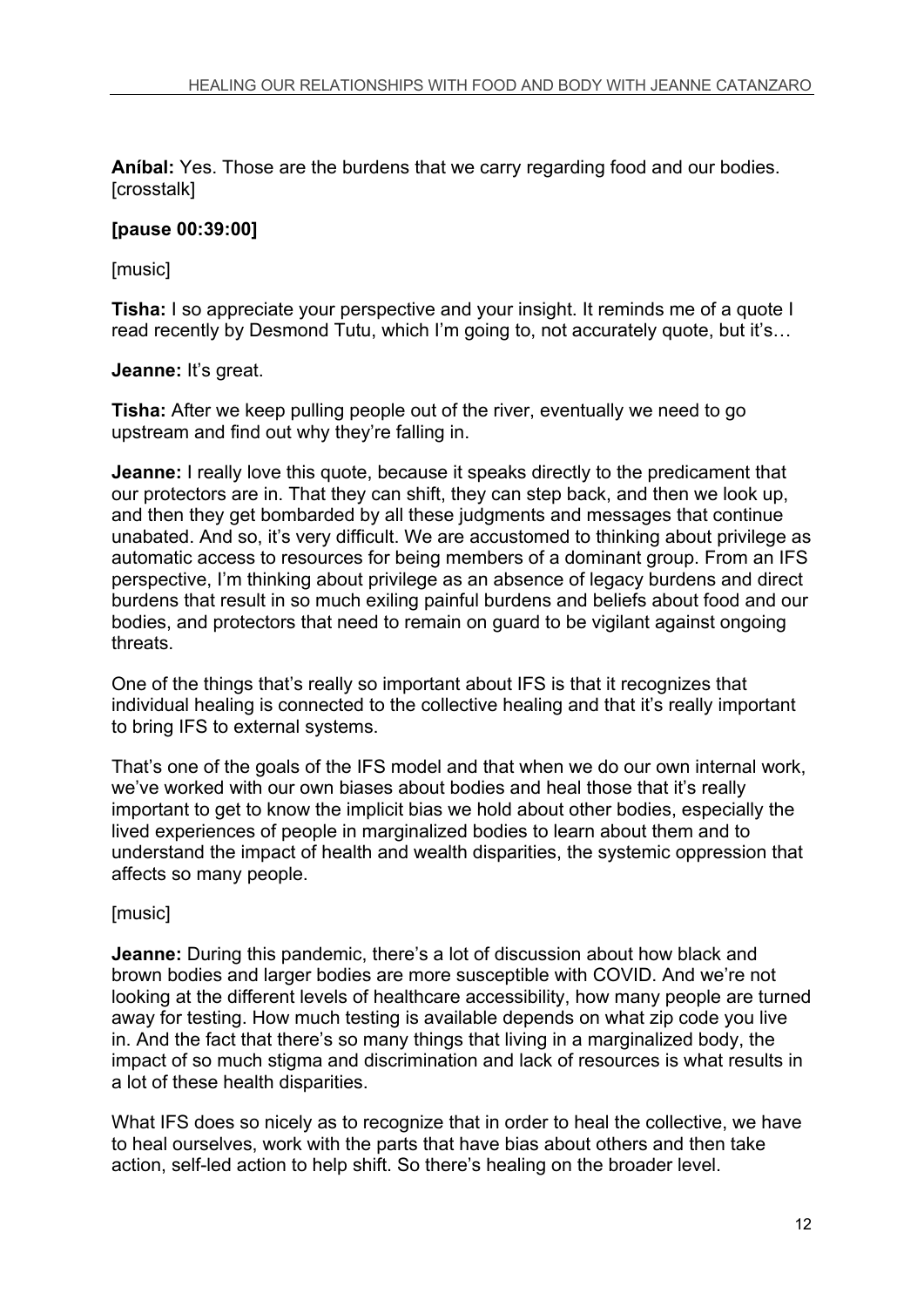# **[pause 00:42:21]**

# [music]

**Aníbal:** Jean, what is really being self-led versus parts driven when it comes to food and body? What are Self-led eating practices? Can you give us some examples?

**Jeanne:** We are Self-led eaters when we're born, for most of us, unless there's a medical condition. We cry when we're hungry. We eat until we're full. Immediately, we're subjected to all kinds of beliefs, messages about food and bodies from our parents, from medical providers, from parents, friends, parents, parents. All the biases they hold about food, the conditions in our environment, if there is enough food, if there are enough resources, things like that. Fears about food insecurity, all of those things impact and shape our relationships with food.

And so, lots of us, many of us get disconnected from our core wisdom about what our bodies want and need, as a result. A lot of people remember a time when they ate without thinking about it. They just ate what they liked, the ate untill they were full. I have clients who can never remember a time when they ate without being selfconscious, without thinking, without knowing that there was a good food or a bad food or without a self-consciousness about their bodies.

Self-led eating and wellness, in my view, involves getting to know and healing the parts who focus on food and the body to cope with emotional pain or trauma so that we can reconnect with that core wisdom with our Self and its wisdom about what we need. And so that most of the time, the decisions we make about food, movement, sleep and connection come from checking in with what we need inside with ourself, rather than focusing on external rules and guidelines.

So it really means being with the body we have now, not the body we had 10 years ago, not the body we could have in the future, which doesn't mean not having an overarching intention, which I think is, can be a Self-led intension like, "I would like to be flexible as I age." That's a self-led intention versus a part driven agenda, which would be, "I have to stretch every day, because if I don't stretch every day, I'm not going to be flexible." So just being in the present, checking in with our parts, to see what it is that we need now

# [music]

**Jeanne:** And teasing apart, the different parts who have competing agendas about food in the body like, "I might have a part who wants to go to the gym and another part that wants to sleep." If I'm self-led, I'm going to check in with the different parts and appreciate it for today what is it that feels important in terms of maximizing my wellbeing. Some days that's going to mean to sleep in. Some days it's going to mean to go to the gym.

Again, not letting certain parts dominate or get rigid. Because the fact of the matter, it takes a lot of work to take care of our bodies. It takes a lot of care. And so a lot of times we need to extend gratitude to the parts that step back so that we can go to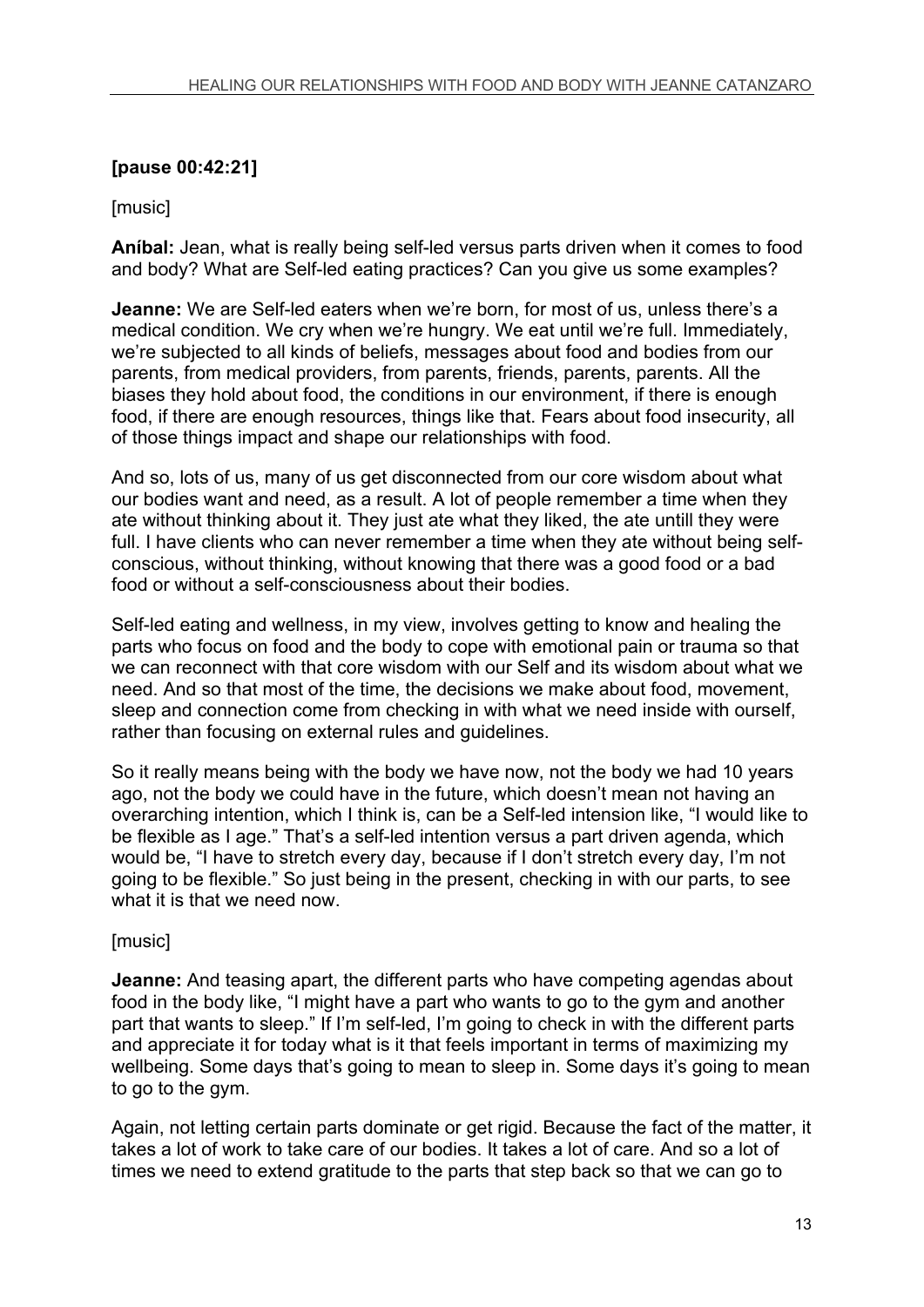the store and prepare meals or gratitude to the parts that step back when they would really rather that we go to the gym but instead we're going to lie on the couch and take a rest.

So, from self, we negotiate between the parts and facilitate more of a collaborative relationship between and among the parts, appreciating that they all contribute something important. Stuff like eating in my view envolves it's almost like being a good parent to your parts. It's not letting one kid take over and dominate. It's not, let's not giving your kids access to the kitchen saying, "Do whatever you want whenever you want." It's about saying, "We're going to provide opportunities for adequate nutrition and rest."

And when a part takes over being able to recognize as a sign that somebody needs attention. That there's a part that needs attention and some support and perhaps unburdening.

# **[pause 00:47:05]**

**[music]** 

**Tisha:** Jeanne are you teaching some of what know about IFS in the body so that people have access to all that you've learned and have to share?

**Jeanne:** I do supervision and obviously work with my clients and have done a continuity program. And I'm in the middle of writing a book about self-lead eating. So I have a lot in my head about that. But I'm really excited about it because I think that there's so much to learn and heal when we really look at the kind of relationships we have with food and our bodies, it's like trailheads galore.

I suspect I'll also, when the pandemic shifts, I have some thoughts about doing a workshop online. I really think that daily practice of really noticing the parts and healing the ones who have these unrealistic ideas about "What I should look like? How my body should function?" Really being with your body as it is now and then on a daily basis negotiating with needs for sleep, movement, connection that kind of thing.

## [music]

**Jeanne:** One of the things that's been very striking is this whole COVID, the pandemic has laid bare all of these polarities. It's like on the one hand we should, there's like all these recipes for comfort food, self-care in the form of a blueberry muffin and butter and sugar was one of the recipes. Then the following week, there's an article about what to do about the COVID-19, the waking or what kind of home exercise practice.

People are really being bombarded by all of these polls to keep getting into parts. And when we're vulnerable, as we are during a pandemic, we can be susceptible to that. Even if we have been pretty self-led about this and we can get caught up in that "Oh, now I'll do Pilates during the pandemic," or something like that. Just really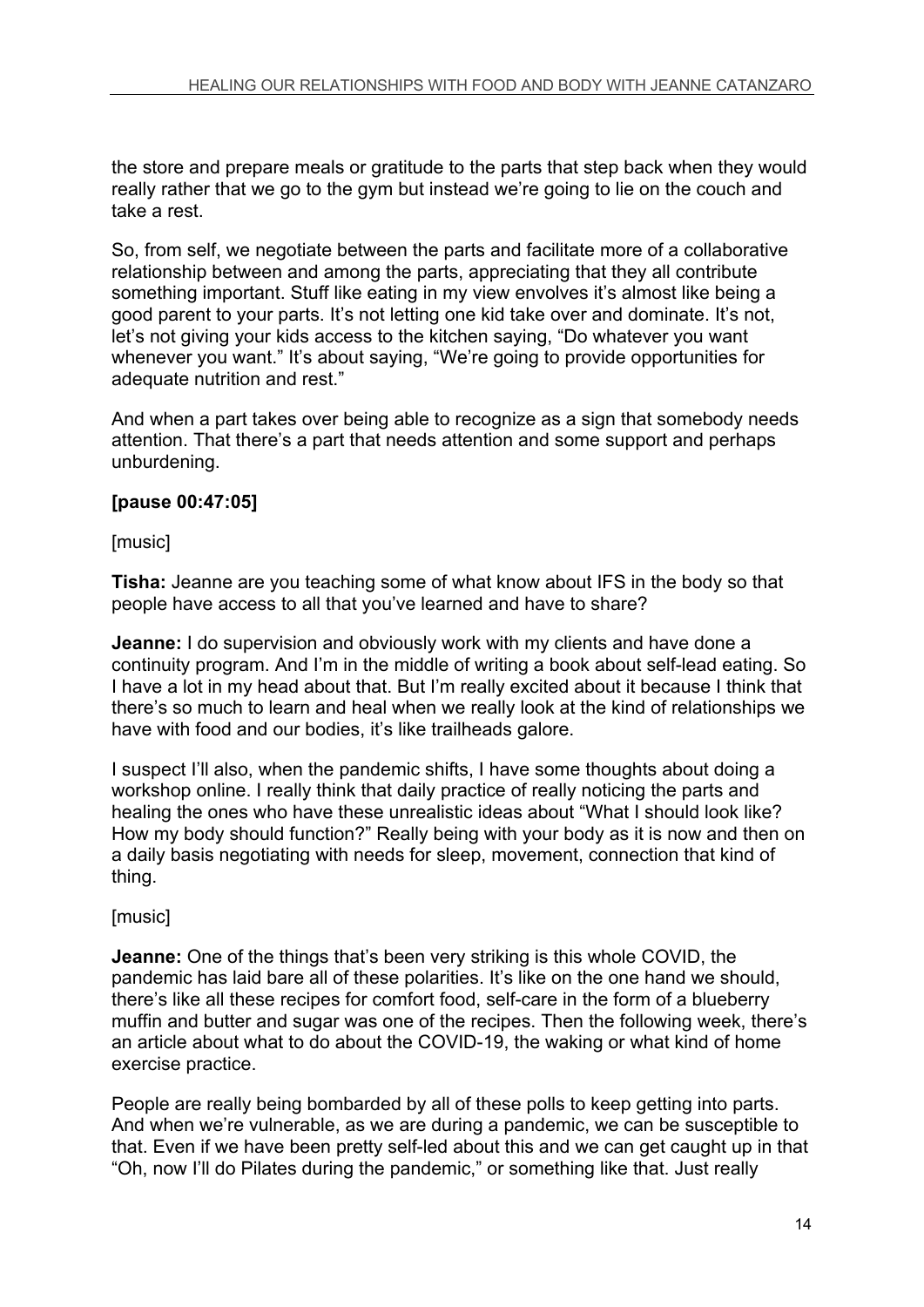checking in with that parts, so we can really address the vulnerability. We may end up also doing Pilates, but maybe in a different way, a more self-led way and with attention being given to the part who's feeling scared.

**Aníbal:** Beautiful.

**[pause 00:50:11]**

[music]

**Aníbal:** Jeanne, you have now this special relationship and responsibility within the Institute organization as a Vice Chair. Congratulations.

#### **Jeanne:** Thank you.

**Aníbal:** In many ways, your role in the IFS Institute and community expanded. Do you want to share more on this development and also regarding the future for the IFS model? If you have some thoughts to share?

**Jeanne:** I've been kind of behind the scenes, for the last 12 years rightly so, I mean, I was learning and getting more and more experience with the model. And then accompanying Dick on so many retreats and trainings and such and really getting clear about as he moves, you know, on it to his career needing to have a rescaling of the organization. It's really growing. And to meet the need of the interest, there's a lot of interest in this model, which is so exciting and being able to meet that demand. Joining him and being able to think about all the ways that we can expand this and so we can make it more accessible to people across the world in different communities.

I feel excited about all of what's happening right now in terms of really getting a sense of all of the systemic oppression and being able to alleviate that. Obviously, I have a specific focus here in terms of what happens with our relationships with food in our bodies. But just the larger, more global reach of IFS to alleviate suffering is something I think we're all excited about and right now and in the midst of really working to create the infrastructure that can allow us to do that.

So, I'm looking at how we can make trainings more available both here and abroad, is currently our focus.

## **Aníbal:** Beautiful.

## **[pause 00:52:38]**

[music]

**Aníbal:** Jeanne, thank you so much for having us. I feel I've learned so much from you today on our relationship with foods and body. It was a joy to be here with you and Tisha. Our hope is that we can keep meeting and sharing this model, our work and our lives.